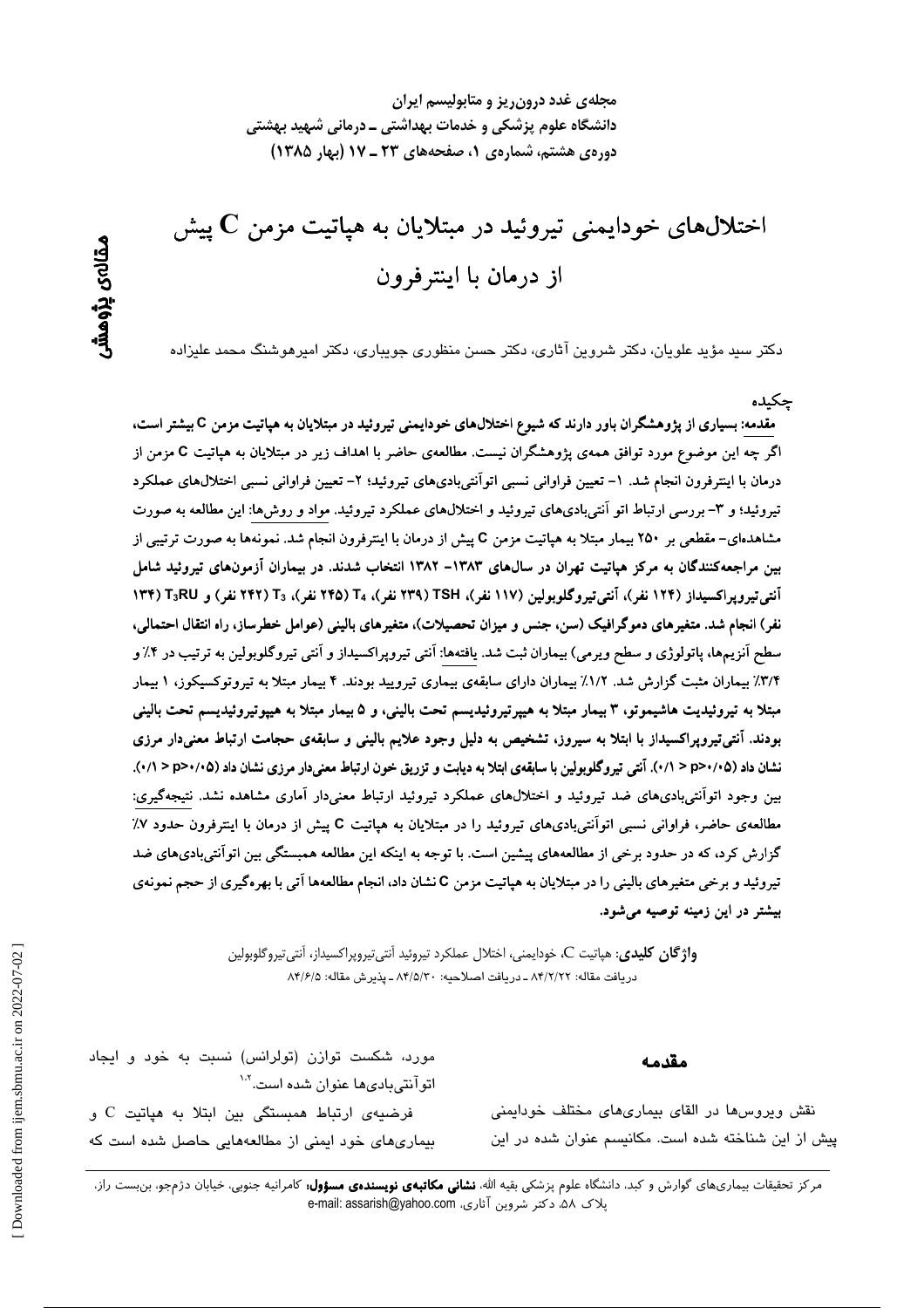شیوع بیماریهای خود ایمنی را در مبتلایان به هیاتیت C و شیوع هپاتیت C را در مبتلایان به بیماریهای خود ایمنی بالاتر از جمعیت عمومی گزارش کردهاند. برای مثال، یک مطالعه، فراوانی اتوآنتیبادیهای مختلف را در مبتلایان به هیاتیت C تا ۶۹٪ گزارش کرده است.<sup>۳</sup> اتوآنتیبادیهایی که در مطالعههای مختلف، در این جمعیت شایع گزارش شدهاند شامل طیف وسیعی از آنتیبادیهای غیر اختصاصی برای یک ارگان <sup>ن</sup>و آنتیبادیهای اختصاصی برای یک ارگان مي باشند. آنتي باديهاي ضد هسته"، ميتوكندري""، عضله"، میکروزومال ک<mark>بد و کلیه'، فاکتور روماتیسمی<sup>ن</sup>' و</mark> کرایوگلوبولینها<sup>ن</sup>" از جمله آنتیبادیهای غیر اختصاصی بررسی شده میباشند.<sup>۷-۴</sup> تیروئید، پانکراس و غده فوق کلیه اعضایی هستند که اتوآنتیبادیهای اختصاصی آنها بیشتر در مبتلایان به هیاتیت C مورد توجه قرار گرفته است.<sup>۴،۷۸</sup>

در این بین، اتوآنتے،بادیھای ضد تیروئید در جمعیت عمومی و همچنین مبتلایان به هپاتیت دارای اهمیت ویژهای است. این اتوآنتیبادیها در جمعیت عمومی شاخص مهمی برای تأبید خود ایمنی اختلالهای غدهی تیروئید محسوب میشود. وجود آنتیبادی تیروپراکسیداز، با افزایش خطر ایجاد اختلالهای تیروئید در آینده، سقط جنین و شکست در لقاح خارج رحمے همراه يوده است.<sup>۹</sup> اگر چه نتايج پکسانی در این زمینه به دست نیامده است، `` اما گزارشهایی از ارتباط این اتوآنتیبادیها با پاسخ به درمان در هپاتیت C منتشر شده است.<sup>\\</sup> چنین مطالعههایی نشان میدهند که بیماران دارای اتوآنتی،بادیهای ضد تیروئید به مراقبتهای بیشتر در طی دوره درمان هپاتیت نیاز دارند.<sup>\\</sup> همچنین گزارش *ه*ایی از ابتلای بیشتر افراد دارای تیتر پایین این اتوآنتیبادیها (در مقایسه با افراد فاقد این اتوآنتیبادیها) به اختلالهای عملکرد تیروئید همراه با خودایمنی، به دنبال درمان با اینترفرون وجود دارد.<sup>۴</sup> همچنین اتوآنتیبادیهای ضد هسته با شدت بیشتر بیماری کبدی همراه بودهاند.<sup>۵</sup>

- ii- Anti-nuclear antibodies (ANAs)
- iii- Antimitochondrial antibodies (AMAs)
- iv-Anti-smooth muscle antibodies (SMAs)
- v- Anti-liver and kidney microsomal (LKM) antibodies
- vi- Rheumatoid factor (RF)
- vii- Cryoglobulins

مطالعههای پیشین در زمینهی اتوآنتیبادیهای ضد  $\mathbf c$ تیروئید و هپاتیت  $\mathbf c$  نتایج یکسانی را گزارش نکردهاند. برخی رابطهی همبستگی<sup>۱۲٬۱۲</sup> و برخی عدم رابطه همبستگی<sup>۱۴-۲٬۷٬۱۷</sup> را نشان دادهاند. فراوانی نسبی اتوآنتیبادیهای ضد تیروئید در مبتلایان به هپاتیت مزمن C در مطالعهها مختلف به کلی متفاوت گزارش شده است. به هر حال، به نظر می رسد که مطالعهها فعلى جهت نتيجهگيرى پيرامون وجود ارتباط بين خودایمنی ضد تیروئید و هپاتیت C ناکافی است. همچنین عوامل خطرساز ابتلای به بیماریهای خود ایمنی ضد تیروئید در مبتلایان به هپاتیت C مشخص نشده است و مطالعهها در این زمینه در حال اجرا است. اهمیت بالینی این اختلالهای نیز مشخص نشده است و سهم بسیار ناچیزی از مطالعهها در این زمینه، معیارهای بالینی بیماران دارای اتوآنتی بادی و فاقد اتوآنتی بادی را مقایسه نمودهاند.^`

 $\overline{C}$  مطالعه $_2$  حاضر با سه هدف در میتلایان به هیاتیت پیش از درمان با اینترفرون انجام شد: ١- تعیین فراوانی نسبی اتوآنتیبادیهای ضد تیروئید و بررسی ارتباط آن با متغیرهای دموگرافیک و پالینی؛ ۲- تعیین فراوانی نسبی اختلالهای عملکرد تیروئید و بررسی ارتباط آن با متغیرهای دموگرافیک و بالینی؛ و ۳- بررسی ارتباط اتو آنتیبادیهای ضد تیروئید و اختلالهای عملکردی تیروئند.

## مواد و روشها

مطالعهی حاضر به صورت مشاهدهای ـ مقطعی بر ۲۵۰ بیمار مبتلا به هپاتیت مزمن C پیش از انجام درمان با اینترفرون انجام شد. بیماران به صورت ترتیبی از بین مراجعه کنندگان به مرکز هیاتیت تهران در سالهای ۱۳۸۳– ۱۳۸۲ انتخاب شدند.

شرایط کلی ورود به مطالعه شامل ابتلا به هپاتیت C مزمن و عدم سابقهی مصرف اینترفرون بود. ابتلای مزمن  $C$  مثبت تعریف HCV مثبت تعریف (ز ۶ ماه HCV مثبت تعریف میشد که توسط آزمونهای سرولوژی مثبت مشخص شده باشد. ابتلای همزمان به هیاتیت B به عنوان شرط خروج از مطالعه در نظر گرفته نشد.

م**تغ**یرها*ی* دموگرافیک (شامل سن، جنس، میزان تحصیلات و شغل) و متغیرهای بالینی (شامل خطرساز هپاتیت، سطح آنزیمهای کبدی، نتایج هیستوپاتولوژی کبد، سطح ویرمی و سابقهی ابتلا به بیماری تیروئید) از تمامی

i- Non-organ-specific autoantibodies (NOSAs)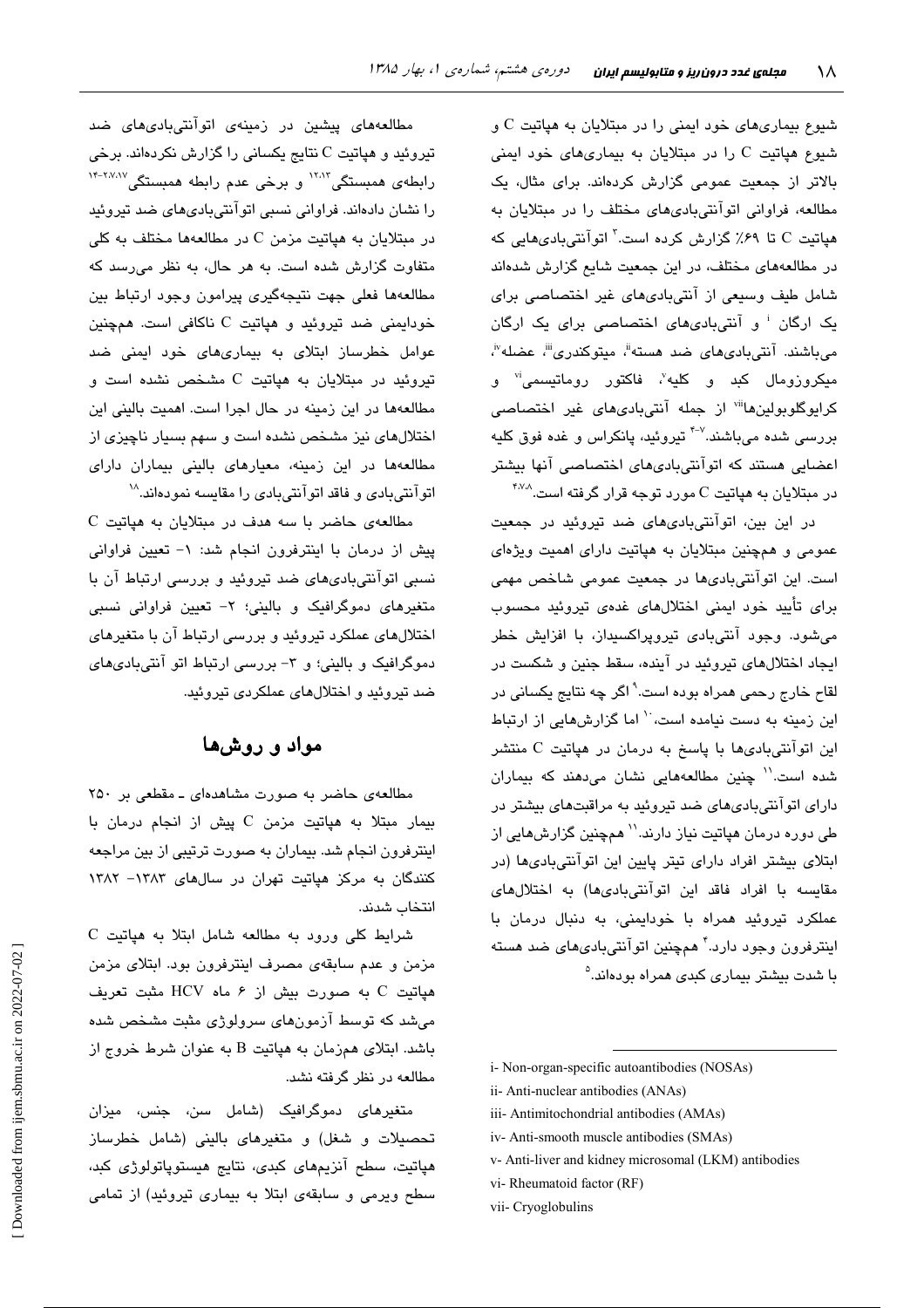بیماران ثبت شد. از بیماران آزمونهای تیروئید شامل آنتیتیروپراکسیداز (۱۲۴ نفر)، آنتیتیروگلوبولین (۱۱۷ نفر)، ۲۳۹ (۲۳۹ نفر)، T4 (۲۴۵ نفر)، T3 (۲۴۲ نفر) و T3RU (۱۳۴ نفر) درخواست شد. از همهی بیماران شرح حال کامل از نظر وجود گواتر، ندول تیروئید، جراحی گردن، رادیوتراپی، بستری در بیمارستان به دلیل بیماریهای تیروئید، داروهای مؤثر بر عملکرد تیروئید در یک ماه گذشته، و بارداری (در زنان) گرفته شد. شایان ذکر است است که در همهی بیمارانی که سابقه یا علایم بیماری های تیروئید را ذکر میکردند، اتوآنتیبادیها و آزمونهای عملکرد تیروئید به صورت كامل انجام شده است.

 $T_3$  ،  $T_4$  ،  $T_5$  و به وسیله کیتهای تجاری به روش رادیوایمونواسی (RIA)<sup>:</sup> بررسی گردید. آنتیتیروپراکسیداز و آنتی تیروگلوبولین با روش ایمونوانزیمومتریک اسی به IG IEMA و Anti TPO IEMA WELL Kit WELL Kit (هر دو متعلق به راديم"، ايتاليا سنجيده شد. محدودهی طبیعی آنتی تیروپراکسیداز بین ۱۰۰-۰ IU/mL  $\lambda$  -  $\lambda$  T  $\lambda$   $\mu$ g/dL  $\gamma/\lambda$  -  $\lambda$   $\gamma/\nu$  T<sub>4</sub> an U/L  $\cdot/\gamma$  -  $\gamma/\lambda$  TSH ng/dL و T3RU ^ 7x۵−٪۳۵ بود. این آزمونها دارای حساسیت و ویژگی مناسب هستند، به طوری که در ۰٫۹۸٪-۸۸٪ موارد، آنتیبادی را صحیح تشخیص میدهد.<sup>۱۹</sup>  $T_4$  هيپوتيروئيديسم تحت باليني به صورت افزايش TSH و طبیعی و هیپرتیروئیدیسم تحت بالینی به صورت کاهش و  $T_4$ طبيعي تعريف شد.

آنالیز آماری با استفاده از نرمافزار SPSS انجام شد. فراوانی نسبی آنتی،بادی،های آنتی،تیرویراکسیدان، آنتیتیروگلوبولین و همچنین اختلالهای عملکرد تیروئید با استفاده از جداول فراوانی و فراوانی نسبی تعیین شد. ارتباط بین اتوآنتی بادیها و متغیرهای دموگرافیک و بالینی با استفاده از آزمونهای فیشر و منویتنی''' انجام شد. p کمتر  $\sim$ از ۰/۰۵ معنی دار و p بین ۰/۰۵ و ۰/۱ به صورت مرزی معنیدار و p بزرگتر از ۰/۱ بی معنی در نظر گرفته شد.

### بافتهها

محدوده و میانگین (±انحراف معیار) سن بیماران مورد بررسی به ترتیب برابر ۸۱-۱۳ و ۱۳/۲۷±۴۰/۰۷ سال بود.

خصوصیات دموگرافیک و بالینی بیماران در جدول ۱ ذکر شده است.

اتوآنتیبادیهای آنتیتیروپراکسیداز و آنتیتیروگلوبولین از ۱۲۴ نفر که از نظر آنتی تیرویراکسیداز مورد بررسی قرار گرفتند، ۵ نفر (۴٪) دارای این اتوآنتیبادی بودند.

جدول ۱- متغیرهای دموگرافیک و بالینی بیماران مورد بررسی

| 197 (%V&/^)                                        | مرد                     | جنس              |
|----------------------------------------------------|-------------------------|------------------|
| $\Delta \Lambda$ ( $\chi$ ۲۳/۲)                    | ذن                      |                  |
| $\tau\tau$ ( $\lambda\lambda\tau/\lambda$ )        | وجود علايم              | شيوه تشخيص       |
| $V(Y, Y/\Lambda)$                                  | سابقەي بيمارى درخانوادە |                  |
| (۲۶ (۱۴/۵)                                         | سابقه زردى              |                  |
| $5.$ ( $7.77/1)$                                   | خالكوبى                 |                  |
| VQ(X,Y,Y)                                          | تزريق خون               |                  |
| $\mathcal{N}(\mathcal{H}/\mathfrak{r})$            | جراحت جنگی              |                  |
| $\wedge \cdot (\div \Upsilon \Upsilon / \Upsilon)$ | مصرف الكل               | عوامل خطرساز     |
| (۲۲/۱) ۵۵                                          | حجامت                   |                  |
| (۲٫۷۳/۵)                                           | جراحى                   |                  |
| $\Delta V$ ( $\lambda \Upsilon$ ۴/۹)               | دندانپزشکی              |                  |
| 40 (XIA/I)                                         | اندوسکوپی               |                  |
| $V1$ ( $X7\Lambda/F$ )                             | روابط جنسی پر خطر       |                  |
| $\tau\tau$ ( $\lambda\tau/\tau$ )                  | زندان                   |                  |
| V9(7.71)                                           | اعتياد تزريقى           |                  |
| $\mathsf{Y} \cdot (\mathsf{X} \wedge)$             | نارسایی کلیه            |                  |
| $\lambda \wedge (\mathcal{X},\mathcal{Y})$         | پیوند کلیه              | بیماریهایزمینهای |
| $\tau$ (% $\lambda$ / $\tau$ )                     | هموفيلى                 |                  |
| 9 $(\frac{7}{7})$                                  | ديابت                   |                  |

از ۱۱۷ نفر که از نظر آنتی تیروگلوبولین مورد بررسی قرار گرفتند، ۴ نفر (۳/۴٪) دارای این اتوآنتیبادی بودند.

آنتیتیروپراکسیداز با امتیاز (p=۰/۰۴۸ من ویتنی) و درجه (p=٠/٠١٨، من ويتنى) ارتباط معنى دار و با سيروز، تشخيص به دليل وجود علايم باليني و سابقهي حجامت به صورت مرزی ارتباط معنیداری (p=۰/۰۸) نشان داد. آنتی تيروپراكسيداز با سن، جنس، Viral load، پلاكت، AST، ALT.، بیلی روبین و وجود استئاتوز در کبد ارتباط معنیداری را نشان نداد ( ۱/ ·<p).

آنتی تیروگلوبولین با سابقهی دیابت و تزریق خون به

i-Radioimmunoassay

ii-Radim

iii- Man whitney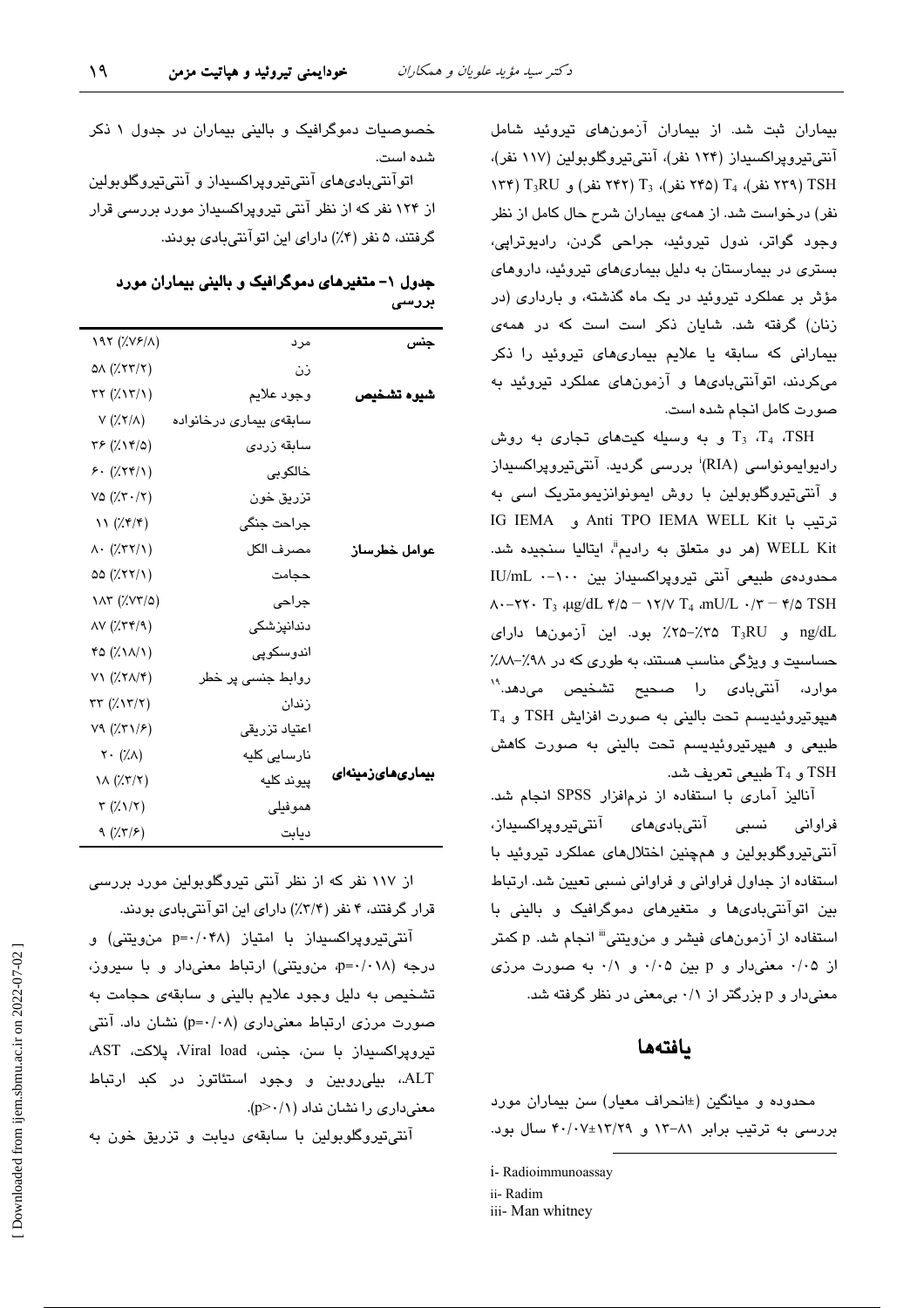|                                   | آنتی تیروپراکسیداز                                             |                                           | آنتي تيروگلوبولين |                                                                   |                         |                          |
|-----------------------------------|----------------------------------------------------------------|-------------------------------------------|-------------------|-------------------------------------------------------------------|-------------------------|--------------------------|
| P value                           | منفى                                                           | مثبت                                      | P value           | منفى                                                              | مثنت                    |                          |
| $p > \cdot / \sqrt{2}$            | $97$ ( $/IVV/T$ )                                              | $\mathbf{r}(\mathbf{X} \mathbf{F} \cdot)$ | <b>NS</b>         | $\Lambda$ ۹ ( $\lambda$ V $\Lambda$ / $\Lambda$ )                 | $\Upsilon$ (% $\circ$ ) | مرد                      |
| $p \cdot = / \cdot \wedge \Delta$ | 11 (7.9/7)                                                     | $\mathbf{Y}$ (% $\mathbf{Y}$ + )          | <b>NS</b>         | $\binom{1}{2}$                                                    | $\cdot$ (% $\cdot$ )    | سيروز                    |
| $p \cdot = / \cdot \wedge \Delta$ | $\langle \cdot   \langle \Lambda   \mathbf{r} \rangle$         | $\forall$ (% $\circ$ )                    | <b>NS</b>         | $\lambda \lambda (\lambda \Lambda)$                               | 11 (750)                | روش تشخيص علايم          |
| $p>\cdot/\lambda$                 | $\tau$ (% $\tau/\delta$ )                                      | $\cdot$ (% $\cdot$ )                      | <b>NS</b>         | $\tau$ ( $\chi \tau / \nu$ )                                      | $\cdot$ (% $\cdot$ )    | سابقهی بیماری در خانواده |
| $p > \cdot / \sqrt{2}$            | $\lambda \Lambda$ (% $\lambda$ 0/ $\lambda$ )                  | $\cdot$ (% $\cdot$ )                      | <b>NS</b>         | YF(X,Y Y)                                                         | $\cdot$ (% $\cdot$ )    | سابقەي زردى              |
| $p>\cdot/\lambda$                 | $YY (XY^{2})$                                                  | $\left(\frac{7}{7}\right)$                | $_{\rm NS}$       | $\mathbf{r} \cdot (\mathbf{X} \times \mathbf{S})$                 | (7.70)                  | خالکوبی                  |
| $p>\cdot/\lambda$                 | Y(Y,Y Y)                                                       | $\cdot$ (% $\cdot$ )                      | $P=0.067$         | $\left(\frac{7}{4}\cdot\frac{9}{9}\right)$                        | (7.70)                  | ديابت                    |
| $p > \cdot / \sqrt{2}$            | $\tau$ $\mathcal{F}$ $(\mathcal{X}, \mathcal{Y}, \mathcal{Y})$ | $\cdot$ (% $\cdot$ )                      | $P=0.062$         | Y9 (XY0/V)                                                        | $\tau$ (%V۵)            | تزريق خون                |
| $p>\cdot/\lambda$                 | f(x)                                                           | $\cdot$ (% $\cdot$ )                      | <b>NS</b>         | $\Delta (\mathcal{H}/\mathfrak{r}))$                              | (7.70)                  | جراحت جنگی               |
| $p>\cdot/\lambda$                 | $FT (XYF/\Upsilon)$                                            | $\mathbf{r}(\mathbf{X} \mathbf{F} \cdot)$ | <b>NS</b>         | YY(X,Y X)                                                         | $\cdot$ (% $\cdot$ )    | مصرف الكل                |
| $p = \cdot / \cdot \sqrt{2}$      | YQ(X,Y)                                                        | $\mathbf{r}$ (% $\mathbf{r}$ )            | <b>NS</b>         | $\forall V$ ( $\forall \forall \forall \forall \forall \forall$ ) | $\cdot$ (% $\cdot$ )    | حجامت                    |
| $p > \cdot / \sqrt{2}$            | 95 (7.1.7)                                                     | $\mathbf{r}(\mathbf{X} \mathbf{F})$       | <b>NS</b>         | $\Lambda$ ۹ ( $\lambda$ V $\Lambda$ / $\Lambda$ )                 | $\tau$ (%V۵)            | جراحى                    |
| $p>\cdot/\lambda$                 | rr(XTF/1)                                                      | $\mathbf{Y}$ (% $\mathbf{Y}$ + )          | <b>NS</b>         | $\mathfrak{r}$ . ( $\mathfrak{X}$ ra/ $\mathfrak{r}$ )            | $\tau$ (%V۵)            | دندانپزشکی               |
| $p>\cdot/1$                       | $Y\setminus (7.1V/F)$                                          | $\left(\frac{1}{2}\right)$                | <b>NS</b>         | $\forall \lambda (\lambda \wedge \lambda/\mathcal{F})$            | $\cdot$ (% $\cdot$ )    | اندوسکویی                |
| $p>\cdot/\lambda$                 | Y9(777)                                                        | $\left(\frac{7}{7}\right)$                | <b>NS</b>         | Y9 (XY0/V)                                                        | $\sqrt{(750)}$          | روابط جنسی پر خطر        |
| $p>\cdot/\lambda$                 | YF(X'Y')F)                                                     | $\cdot$ (% $\cdot$ )                      | <b>NS</b>         | $\Upsilon$ ( $\lambda \Upsilon$ )                                 | $\cdot$ (% $\cdot$ )    | زندان                    |
| $p>\cdot/1$                       | $\tau$ 9 ( $\lambda$ ۳۲/۸)                                     | $\left(\frac{7}{7}\right)$                | <b>NS</b>         | $\tau v$ ( $\chi \tau \tau / v$ )                                 | (7.70)                  | اعتياد تزريقى            |
| $p>\cdot/\lambda$                 | $\Lambda$ (% $5/$ Y)                                           | $\cdot$ (% $\cdot$ )                      | <b>NS</b>         | $\Lambda$ (%)                                                     | $\cdot$ (% $\cdot$ )    | نارسایی کلیه             |
| $p>\cdot/\lambda$                 | $\mathfrak{r}(\mathcal{X},\mathcal{Y})$                        | $\cdot$ (% $\cdot$ )                      | <b>NS</b>         | $f(x,\tau/\delta)$                                                | $\cdot$ (% $\cdot$ )    | پیوند کلیه               |
| $p>\cdot/1$                       | $\left(\frac{7}{4}\cdot\frac{1}{4}\right)$                     | $\cdot$ (% $\cdot$ )                      | <b>NS</b>         | $\left(\frac{7}{4}\cdot\frac{1}{9}\right)$                        | $\cdot$ (% $\cdot$ )    | هموفيلى                  |

جدول ۲– ارتباط همبستگی اتوآنتیبادیهای آنتی تیروپراکسیداز و آنتی تیروگلوبولین و متغیرهای دموگرافیک و بالینی

صورت مرزی ارتباط معنیداری را نشان داد (p=۰/۰۶). آنتی تيروگلوبولين با سن، جنس، امتياز<sup>ن</sup>، درجه<sup>ة</sup>، بار ويروس<sup>ة،</sup> پلاکت، ALT ،AST، بیلیروبین و وجود استئاتوز در کبد  $p > (p > r)$ ارتباط معنی داری نشان نداد (p>۰/۱). جدول ۲، ارتباط بین اتوآنتیبادیهای آنتیتیرویراکسیداز و آنتیتیروگلوبولین و متغیرهای مورد بررسی را نشان میدهد.

۳ نفر از بیماران سابقهی بیماری تیروئید داشتند. ۴ بیمار مبتلا به تیروتوکسیکوز، ۱ بیمار مبتلا به تیروئیدیت هاشیموتو، ۳ بیمار مبتلا به هیپرتیروئیدیسم تحت بالینی، و ۵ بيمار مبتلا به هيپوتيروئيديسم تحت باليني بودند. اختلال هاي

i-Score ii- Grade iii- Viral load

عملکردی تیروئید با هیچ یک از متغیرهای دموگرافیک مورد بررسی ارتباط معنیداری نشان نداد ( / / ·<p).

ارتباط معنی داری بین اتوآنتیبادیهای ضد تیروئید (آنتی تیرویراکسیداز و آنتی تیروگلوبولین) و اختلالهای عملکرد تیروئید وجود نداشت (p>٠/١).

#### بحث

برخی مطالعهها، فراوانی اتوآنتیبادیهای تیروئید را در  $\sim^\mathrm{N\wedge V}$ مبتلایان به هپاتیت  $\mathrm{C}$  بیشتر از گروه شاهد گزارش کردهاند. <sup>۱۲٬۱۲</sup> این مطالعهها نشان داده اند که احتمالاً ابتلا به ویروس هپاتیت C ـ به خودی خودـ از طریق شکست توازن نسبت به آنتیژنهای خودی، باعث ایجاد اختلالهای خود ایمنی می شود. این در حالی است که اغلب مطالعهها انجام شده در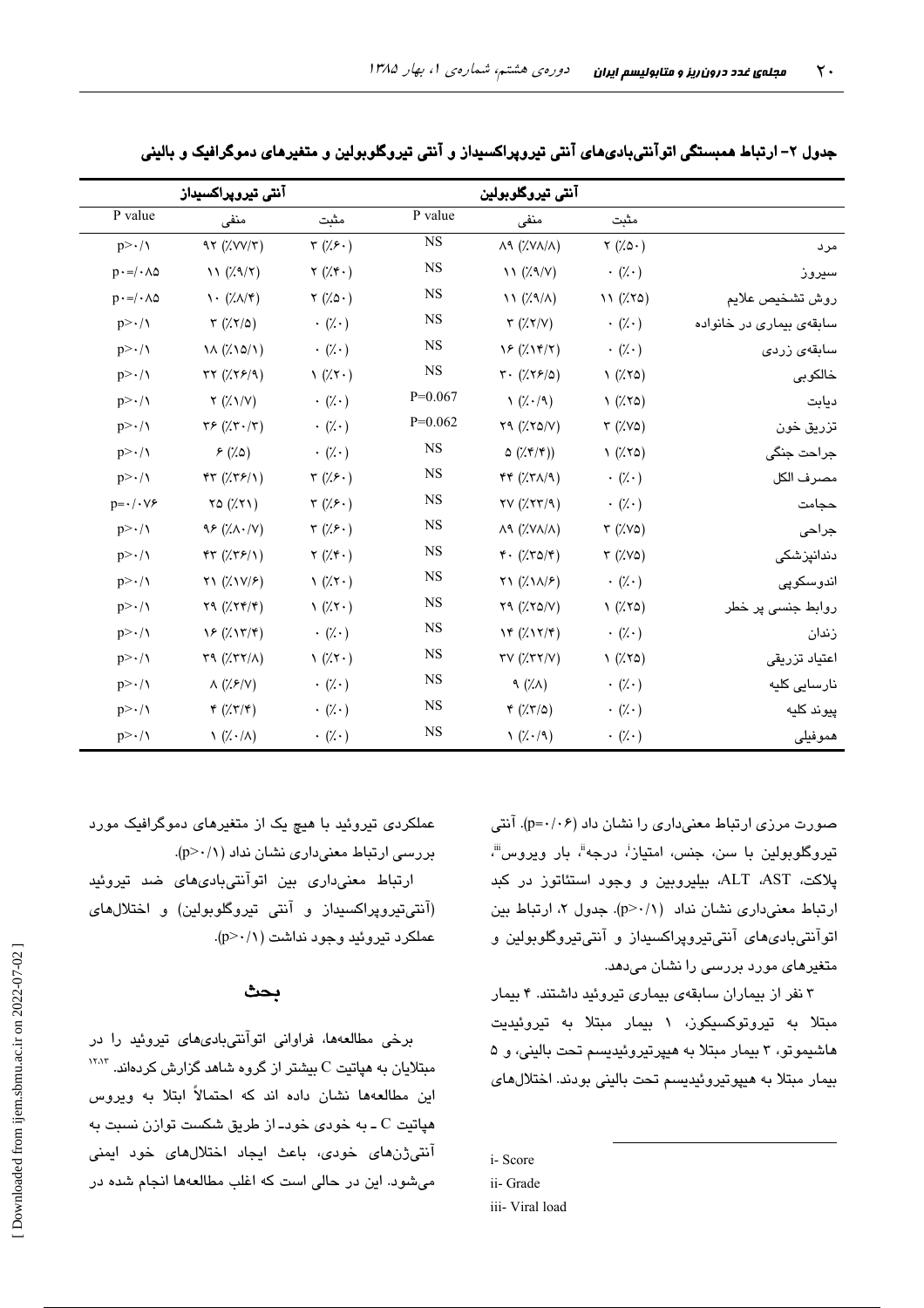این زمینه شیوع یکسانی را از نظر فراوانی اتوآنتیبادیهای تیروئید در مبتلایان به هپاتیت  $C$  و گروه شاهد گزارش کردهاند.<sup>۱۴،۲،۷</sup>٬ برخی عنوان کردهاند که اگر چه مبتلایان به هپاتیت  $\rm C$  بیش از افراد سالم دچار خود ایمنی نمیباشند، به احتمال زیاد، بیشتر مستعد ابتلا به بیماریهای خودایمنی تیر و ئید هستند. <sup>۲۰</sup>

فراوانی نسبی آنتی تیروپراکسیداز و آنتی تیروگلوبولین در مبتلایان به هپاتیت مزمن در مطالعهی حاضر به ترتیب ۴٪ و ۳/۴٪ به دست آمد. فراوانی اتوآنتیبادیهای مختلف در مبتلایان به هیاتیت مزمن C در مطالعهها مختلف از ۴٪ تا ۳۰٪ متفاوت گزارش شده است (جدول ۳). این اختلافها احتمالاً ناشی از تفاوتهای دموگرافیک جمعیتهای مورد بررسی (برای مثال سن و جنس، نژاد) و نوع اتو آنتیبادی مورد بررسی است،<sup>۲۱</sup> زیرا همهی این عوامل بر فراوانی اتوآنتي بادي ها مؤثر هستند.

در مطالعهی حاضر، فراوانی اتوآنتیبادیهای ضد تیروئید در دو جنس یکسان بود. در مطالعه لئو و همکاران^` نتائج مشائهی به دست آمده است، اما در اغلب مطالعهها این اتوآنتیبادیها در زنان مبتلا به هپاتیت C شایعتر از مردان بوده است. <sup>۲۲٬۲۲٬۱۵٬۱۲٬۲</sup>۰ در برخی از مطالعهها اختلاف شیوع این اتوآنتے،پادیھا بین دو چنس بسیار زباد به نظر مےرسد.<sup>۲۲</sup>

در مطالعهی حاضر، ارتباط معنیداری میان اتوآنتی بادیهای ضد تیروئید و سن به دست نیامد. در مطالعه لئو و همکاران نیز نتایج مشابهی حاصل شده است، ۱۸ امدر برخی مطالعهها نیز میانگین سنی افراد دارای این اتوآنتیبادیها بیشتر از دیگر بیماران بوده است.<sup>۱۲٬۲۲</sup> به نظر می رسد که انجام مطالعه با استفاده از حجم نمونهی بالاتر در این زمینه در آینده کمک كننده باشد.

مطالعهی حاضر، مثبت بودن آنتی تیروپراکسیداز با ابتلای به سیروز، تشخیص به دلیل وجود علایم بالینی و سابقهی حجامت و مثبت بودن آنتی تیروگلوبولین با سابقهی دیابت و همچنین تزریق خون، ارتباط معنیدار مرزی نشان داد. با توجه به اینکه از بین بیماریهای مختلف خودایمنی، بیشترین همبستگی بین دیابت و خودایمنی تیروئید مشاهده می شود، ارتباط آنتی تیروگلوبولین و سابقه دیابت قابل یش سنی است.<sup>۲۴</sup> همچنین ارتباط مثبت بودن آنت*ی* تیروپراکسیداز با شدت کمتر آسیب کبدی امتیاز و درجه می تواند اینگونه توجیه شود که شدت آسیب کبدی ناشی از تقابل وپروس و سیستم ایمنی است.<sup>۲۵</sup> در یک مطالعهی دیگر نیز اتوآنتیبادی ضد هسته با سطح غیر طبیعی آلانین آمینوترانسفراز و گاما گلوتامین ترانس پیتیداز همبستگی

| فراواني نسبي     | نوع اتوآنتیبادی مورد بررسی                                                        | پژوهشگران                            |
|------------------|-----------------------------------------------------------------------------------|--------------------------------------|
| $*$ $-$          | آنتی تیروپراکسیداز، آنتی تیروگلوبولین، گیرندهی TSH، گلوتامیک اسید دکربوکسیلاز، ۲۱ | موردولو و همکاران <sup>۲</sup>       |
|                  | هیدروکسیلاز آنتیبادی و IA2/ICA512                                                 |                                      |
| $*$ $-$          | اتوآنتیبادی میکروزومی تیروئید و آنتی تیروگلوبولین                                 | بٽرل <i>ی</i> و همکاران <sup>۷</sup> |
| 7.1V             |                                                                                   | جانی ـ کری <sup>۱۲</sup>             |
| $*$ $-$          | آنتیبادی میکروزومی تیروئید                                                        | هانگ $^{\prime\prime}$               |
| $\frac{1}{2}$    | آنتیبادی میکروزومی تیروئید، آنتی تیروپراکسیداز و آنتی تیروگلوبولین                | پلوکس <sup>۱۵</sup>                  |
| 7.0/7            | آنتی تیروپراکسیداز٬ آنتی تیروگلوبولین، ایمونوگلوبولین مهاری اتصال به تیروتروپین   | بوداس ۱ <sup>۶</sup>                 |
| $\gamma$         | آنتیبادیهای آنتی میکروزومال و آنتی تیروپراکسیداز                                  | پوچ~``                               |
| 7.5.             |                                                                                   | فرناندز ــ سوتو <sup>۲۰</sup>        |
| $\frac{1}{2}$ /Y | آنتیبادی میکروزومی تیروئید                                                        | مارازولا <sup>۲۲</sup>               |
| 7.7.7            | آنتی تیروگلوبولین و آنتیبادی میکروزومی تیروئید                                    | تران™                                |
| 7.17/1           | آنتی تیروپراکسیداز                                                                | دوچ ۲۶                               |
| 7.10/7           |                                                                                   | گو ه <sup>۳۴</sup>                   |

جدول ۳- خلاصه مطالعهها پیشین که اتوآنتیبادیهای ضد تیروئید را در مبتلایان به هپاتیت مزمن C بررسی کردهاند

\* فراوانی نسبی اتوآنتیبادیهای مورد بررسی، در جستجوی به عمل آمده قابل دسترس نبوده است.

† نام آنتی،بادی مورد سنجش، در جستجوی به عمل آمده قابل دسترس نبوده است.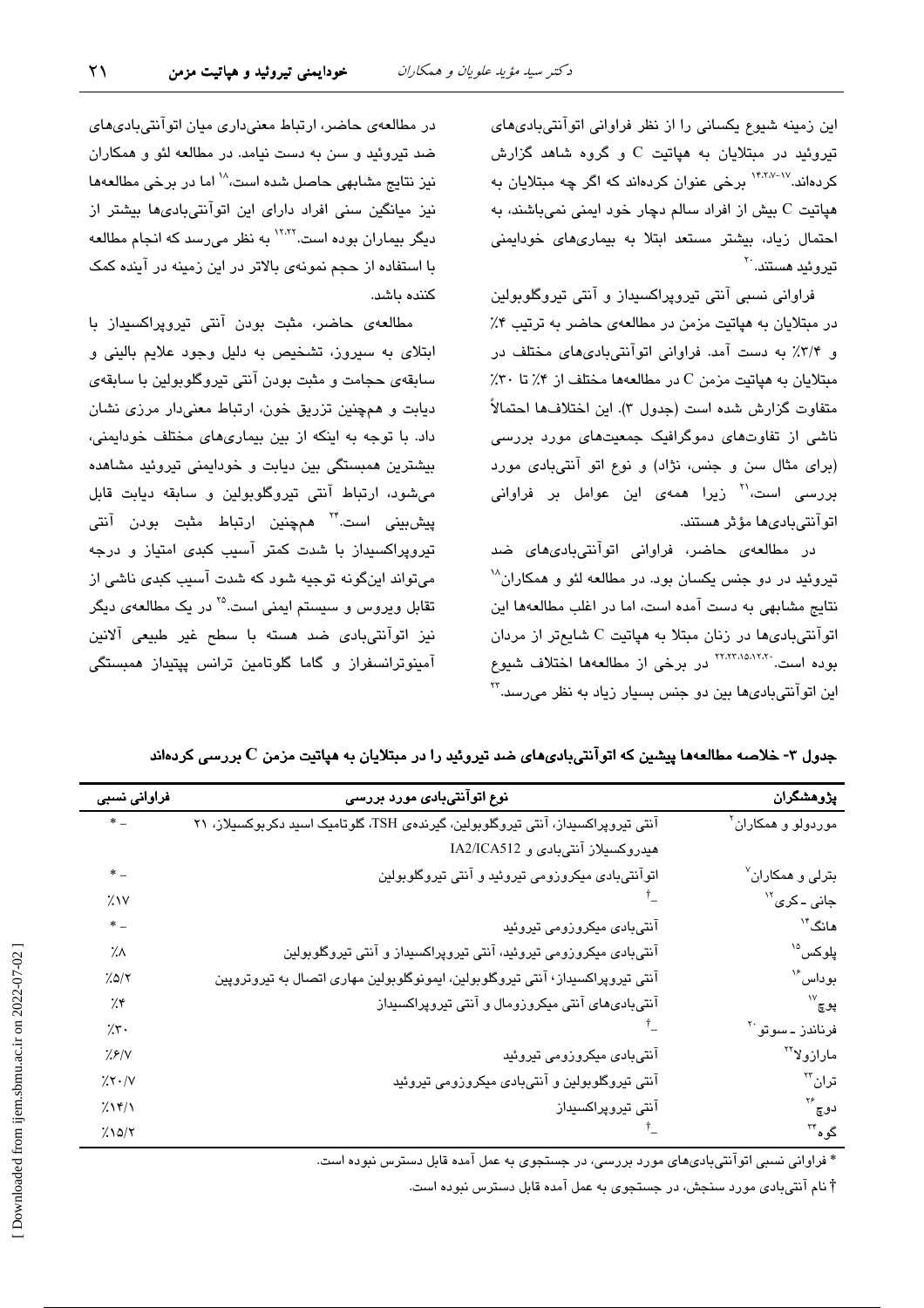داشته است.<sup>۵</sup> اما در دو مطالعه دیگر، اتوآنتی بادی *ه*ای ضد تیروئید با معیارهای شدت آسیب کبدی ارتباط معنیداری نداشته است. <sup>۱۲٬۱۸</sup>۰

در مطالعهی حاضر، ۳ بیمار دارای سابقهی بیماری تیروئید، ۴ بیمار مبتلا به تیروتوکسیکون، ۱ بیمار مبتلا به تیروئیدیت هاشیموتو، ۳ بیمار مبتلا به هیپرتیروئیدیسم تحت بالينې، و ۵ بيمار مېتلا به هيپوتيروئيديسم تحت بالينې بودند. در مطالعههای دیگر، ۳/۱٪، ۳/۷٪ و ۴/۸٪ از میتلایان به هياتيت C به اختلالهای عملکردی تيروئيد (هيپوتيروئيديسم و در اکثر موارد تحت بالینی) مبتلا بودهاند.۲۲٬۲۶٬۱۶٬ عملکردی تیروئید با هیچ یک از متغیرهای دموگرافیک مورد بررسی ارتباط معنیداری نشان داد.

در زمینهی بررسی ارتباط اتو آنتیبادیهای ضد تیروئید و اختلالهای عملکردی تیروئید، مطالعهی حاضر ارتباط معنیداری را بین اختلالهای عملکرد تیروئید و اتوآنتیبادیهای ضد تیروئید نشان نداد، به طوری که تنها یکی از ۱۳ بیمار مېتلا به اختلال عملکرد تيروئيد دچار تيروئيديت هاشيموتو بود و دیگر بیماران دچار اختلالهای عملکرد تیروئید، از نظر اتوآنتی بادی های تیروئید منفی بودند. این نتایج در مطالعههای دیگر متفاوت بوده است. در یک مطالعه، فراوانی هیپوتیروئیدی در افراد دچار اتوآنتیبادی تیروئید بیش از سایرین بوده است،<sup>۲۶</sup> در مطالعهی دیگر، اتوآنتیبادیهای ضد تیروئید با افزايش TSH و همچنين الگوى هيپواكو در سونوگرافى تیروئید همبستگی نشان میداده است ٔ و در یک مطالعه نیز اتوآنتیبادیهای ضد تیروئید با افزایش تیروتروپین آزاد و همچنین اختلالهای عملکرد تیروئید مرتبط گزارش شده است.<sup>۳</sup> په این نکته باید توجه کرد که ظاهراً پرخی از

اتوآنتی،بادیهای تیروئید (همچون آنتی،بادی ضد میکروزوم) بیشتر از سایر اتوآنتیبادیها با اختلالهای عملکرد تیروئید ار تباط دار ند.<sup>70</sup>

در مجموع به نظر میرسد که قضاوت قطعی در زمینه وجود یا عدم وجود همبستگی اختلالهای خود ایمنی و هیاتیت  $C$ ، دشوار باشد.'' برخی از علل آن موارد زیر است: مطالعههای مختلف، نتایج کاملاً متناقضی را در این زمینه نشان دادهاند. اتوآنتی بادیهای تیروئید به بیماریهای خود ایمن تیروئید محدود نیستند، به این معنی که این اتوآنتیبادیها در درصد محدودی از افراد سالم و همچنین ٬۱۱٪ مبتلایان به بیماری های غیر اتوایمیون تیروئید مشاهده می،شود. فراوانی نسبی آنتی تیرویراکسیداز در افراد سالم در کشور ما در مطالعهها مختلف از ۲٪٬۰٫۹ تا ۱۷/۴٪٬۰۰ گزارش شده است. اگر چه حضور آنها به معنی اثبات بیماری خود ایمنی است، اما عدم وجود این آنتیبادیها جنبه خود ایمنی اختلالهای را رد نمیکند.<sup>۲۲</sup>۰<sup>۳۲ ا</sup>ین اتوآنتیبادیها در مبتلایان به هیاتیت C توسط اینترفرون نیز ایجاد میشود. <sup>۳۲</sup> این اتوآنتیبادیها در برخی از مطالعهها در زنان بیشتر از مردان مشاهده می شو.د.<sup>۲۴،۲۸</sup>

با توجه به عدم کافی بودن حجم نمونه، باید توجه نمود كه نتايج مطالعهى حاضر فاقد قابليت تعميم يذيرى مىباشد. لذا ضرورت انجام مطالعه پیش از هر گونه نتیجهگیری قطعی کاملاً محسوس است. در پایان، انجام مطالعه با هدف جستجوی اهمیت بالینی این اتوآنتیبادیها در پیشآگهی بیماران مبتلا به هپاتیت مزمن C توصیه میگردد.

#### **References**

- 1. Zauli D, Cassani F, Bianchi FB. Auto-antibodies in hepatitis C. Biomed Pharmacother 1999: 53: 234-41.
- $\mathcal{D}$ Murdolo G. Francisci D. Forini F. Baldelli F. Angeletti G, Stagni G, et al. Expression of endocrine autoantibodies in chronic hepatitis C, before and after interferon-alpha therapy. J Endocrinol Invest 2002; 25: 938-46.
- $3<sub>1</sub>$ Buskila D, Shnaider A, Neumann L, Lorber M, Zilberman D, Hilzenrat N, et al. Musculoskeletal manifestations and autoantibody profile in 90 hepatitis C virus infected Israeli patients. Semin Arthritis Rheum 1998; 28: 107-13.
- 4. Bell TM, Bansal AS, Shorthouse C, Sandford N, Low-titre auto-antibodies predict Powell EE.

autoimmune disease during interferon-alpha treatment of chronic hepatitis C. J Gastroenterol Hepatol 1999; 14:419-22.

- 5. Lenzi M. Bellentani S. Saccoccio G. Muratori P. Masutti F, Muratori L, et al. Prevalence of non-organspecific autoantibodies and chronic liver disease in the general population: a nested case-control study of the Dionysos cohort. Gut 1999; 45: 435-41.
- 6. Clifford BD, Donahue D, Smith L, Cable E, Luttig B, Manns M, et al. High prevalence of serological markers of autoimmunity in patients with chronic hepatitis C. Hepatology 1995; 21: 613-9.
- 7. Betterle C, Fabris P, Zanchetta R, Pedini B, Tositti G, Bosi E, et al. Autoimmunity against pancreatic islets and other tissues before and after interferon-alpha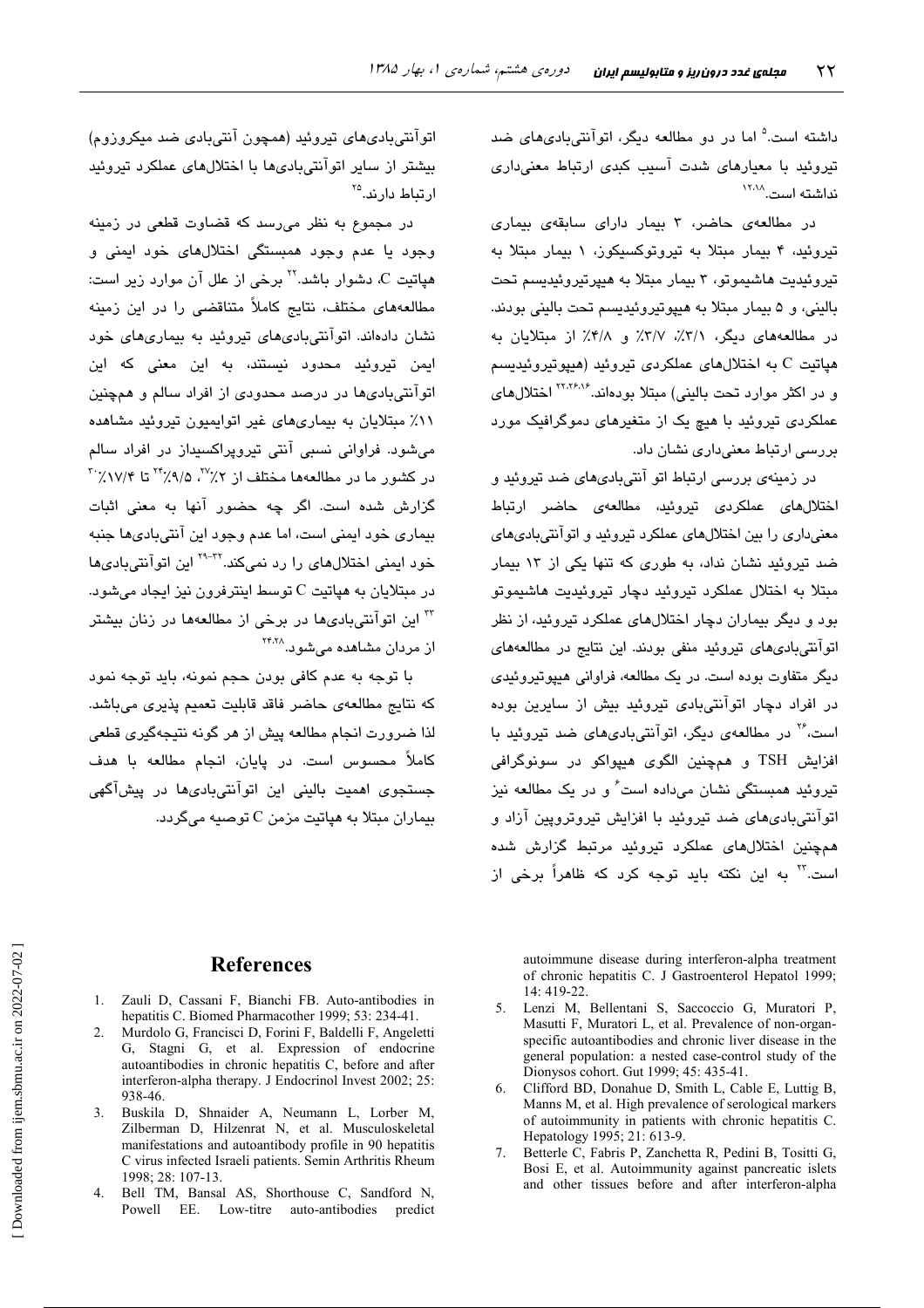therapy in patients with hepatitis C virus chronic infection. Diabetes Care 2000; 23: 1177-81.

Piquer S, Hernandez C, Enriquez J, Ross A, Esteban JI,  $\mathbf{R}$ Genesca J, et al. Islet cell and thyroid antibody prevalence in patients with hepatitis C virus infection: effect of treatment with interferon. J Lab Clin Med 2001: 137: 38-42.

۲۳

- $\overline{9}$ Feldt-Rasmussen U. Hoier-Madsen M. Rasmussen NG. Hegedus L, Hornnes P. Antithyroid peroxidase antibodies during pregnancy and postpartum. Relation to postpartum thyroiditis. Autoimmunity 1990: 6: 211-
- 10. Morisco F, Mazziotti G, Rotondi M, Tuccillo C. Iasevoli P, Del Buono A, et al. Interferon-related thyroid autoimmunity and long-term clinical outcome of chronic hepatitis C. Dig Liver Dis 2001; 33: 247-53.
- 11. Gatselis NK, Georgiadou SP, Tassopoulos N, Zachou K, Liaskos C, Hatzakis A, et al. Impact of parietal cell autoantibodies and non-organ-specific autoantibodies on the treatment outcome of patients with hepatitis C virus infection: a pilot study. World J Gastroenterol 2005: 28; 11:482-7.
- 12. Ganne-Carrie N, Medini A, Coderc E, Seror O, Christidis C, Grimbert S, et al. Latent autoimmune thyroiditis in untreated patients with HCV chronic hepatitis: a case-control study. J Autoimmun 2000; 14: 189-93.
- 13. Liu WE, Tan DM, Zhang Z. A study of the autoimmune pathogenesis of chronic HCV infection. Hunan Yi Ke Da Xue Xue Bao 2000; 28; 25: 367-70.
- 14. Huang MJ, Tsai SL, Huang BY, Sheen IS, Yeh CT, Liaw YF. Prevalence and significance of thyroid autoantibodies in patients with chronic hepatitis C virus infection: a prospective controlled study. Clin Endocrinol (Oxf) 1999; 50:503-9.
- 15. Ploix C, Verber S, Chevallier Queyron P, Ritter J, Bousset G, Monier JC, et al. Hepatitis C virus infection is frequently associated with high titers of anti-thyroid antibodies. Int J Immunopathol Pharmacol. 1999; 12:  $121 - 126$
- 16. Boadas J, Rodriguez-Espinosa J, Enriquez J, Miralles F, Martinez-Cerezo FJ, Gonzalez P, et al. Prevalence of thyroid autoantibodies is not increased in blood donors with hepatitis C virus infection. J Hepatol. 1995; 22:  $611 - 5$
- 17. Peoc'h K, Dubel L, Chazouilleres O, Ocwieja T, Duron F, Poupon R, et al. Polyspecificity of antimicrosomal thyroid antibodies in hepatitis C virus-related infection. Am J Gastroenterol 2001; 96: 2978-83.
- 18. Luo JC, Hwang SJ, Li CP, Lu RH, Chan CY, Wu JC, et al. Clinical significance of serum auto-antibodies in Chinese patients with chronic hepatitis C: negative role of serum viral titre and genotype. J Gastroenterol Hepatol 1998; 13:475-9.
- 19. Dherbomez M, Sapin R, Gasser F, Schlienger JL, Wemeau JL. Concordance of eight kits for antithyroid peroxidase autoantibodies determination. Clin Chem Lab Med 2000; 38: 561-6.
- 20. Fernandez-Soto L, Gonzalez A, Escobar-Jimenez F, Vazquez R, Ocete E, Olea N, et al. Increased risk of autoimmune thyroid disease in hepatitis C vs hepatitis B before, during, and after discontinuing interferon therapy. Arch Intern Med 1998: 13: 158: 1445-48.

Downloaded from ijem.sbmu.ac.ir on 2022-07-02

21. Broussolle C, Steineur MP, Bailly F, Zoulim F, Trepo C. Hepatitis C virus infection and thyroid diseases. Rev Med Interne 1999; 20: 766-73.

- 22. Marazuela M, Garcia-Buey L, Gonzalez-Fernandez B, Garcia-Monzon C, Arranz A, Borque MJ, et al. Thyroid autoimmune disorders in patients with chronic hepatitis C before and during interferon-alpha therapy. Clin Endocrinol (Oxf). 1996; 44: 635-42.
- 23. Tran A, Quaranta JF, Benzaken S, Thiers V, Chau HT, Hastier P, et al. High prevalence of thyroid autoantibodies in a prospective series of patients with chronic hepatitis C before interferon therapy. Hepatology 1993; 18: 253-7.
- 24. Moayeri H, Rabbani A. Prevalence of autoantibodies to thyroid peroxidase and autoimmune thyroid disease in type I diabetes mellitus. Acta Medica Iranica. 2004; 42:  $267 - 71$
- 25. Cecere A, Marotta F, Vangieri B, Tancredi L, Gattoni A. rogressive liver injury in chronic hepatitis C infection is related to altered cellular immune response and to different citokine profile. Panminerva Med 2004: 46: 171-87.
- 26. Deutsch M, Dourakis S, Manesis EK, Gioustozi A, Hess G, Horsch A, et al. Thyroid abnormalities in chronic viral hepatitis and their relationship to interferon alfa therapy. Hepatology 1997; 26: 206-10.

.<br>٢٧. لاريجاني باقر، ياراحمدي شهين، جوادي ابراهيم،

شوشتریزاده پیمان، اخوان حجازی سید مجید، غلامپور

دهکی مهیار. اختلالهای خودایمنی تیروئید در مبتلایان به دیابت نوع ۱. مجلهی دیابت و لیپید ایران. بهار و تابستان ۱۳۸۲: سال ۲، شمارهی ۲، صفحات ۱۱۱ تا ۱۱۵.

٢٨. - مؤمن:(ده مهين، اميني مسعود، امين(ارعايا اشرف، هوسيبان

سى<u>ل</u>وا، حقيقى ساسان. بررسى مقايسەاى شى<u>و</u>ع اتوآنتی،بادیهای آنتی تیرویراکسیداز و آنتی تیروگلوبولین در زنان سالم و مبتلا به هیپوتیروئی*دی،* هیپرتیروئی*دی* و گواتر ساده. مجلهی غدد درون٫ریز و متابولیسم ایران. سال

۶: شمارهی ۴: صفحات ۲۸۳ تا ۲۸۹.

- 29. Dayan CM, Daniels GH. Chronic autoimmune thyroiditis. N Engl J Med 1996; 335: 99-107
- 30. Knobel M, Barca MF, Pedrinola F, Medeiros Neto G. prevalence of antithyroid peroxidase antibodies in autoimmune and non autoimmune thyroid disorders in a relatively low iodine environment. J Endocrinol Invest 1994; 17: 837-42
- Mariotti S, Caturegli P, Piccolo P, Barbesino G, 31 Pinchera A. Anti thyroid peroxidase autoantibodies in thyroid diseases. J Clin Endocrinol Matab 1990: 71: 661-9
- 32. Feldt-Rasmussen U. Analytical and clinical performance goals for testing autoantibodies to thyroperoxidase thyroglobulin and thyrotropin receptor. Clin Chem 1996: 42: 160-3
- 33. Carella C, Mazziotti G, Morisco F, Manganella G, Rotondi M, Tuccillo C, et al. long term outcome interferon- alpha induced thyroid autoimmunity prognostic influence of thyroid autoantibody pattern at the end of treatment. J Clin Endocrinol Metab 2001; 86: 1925-9
- 34. Goh J, Coughlan B, Quinn J, O'Keane JC, Crowe J. Fatigue does not correlate with the degree of hepatitis or the presence of autoimmune disorders in chronic hepatitis C infection. Eur J Gastroenterol Hepatol 1999; 11:833-8.